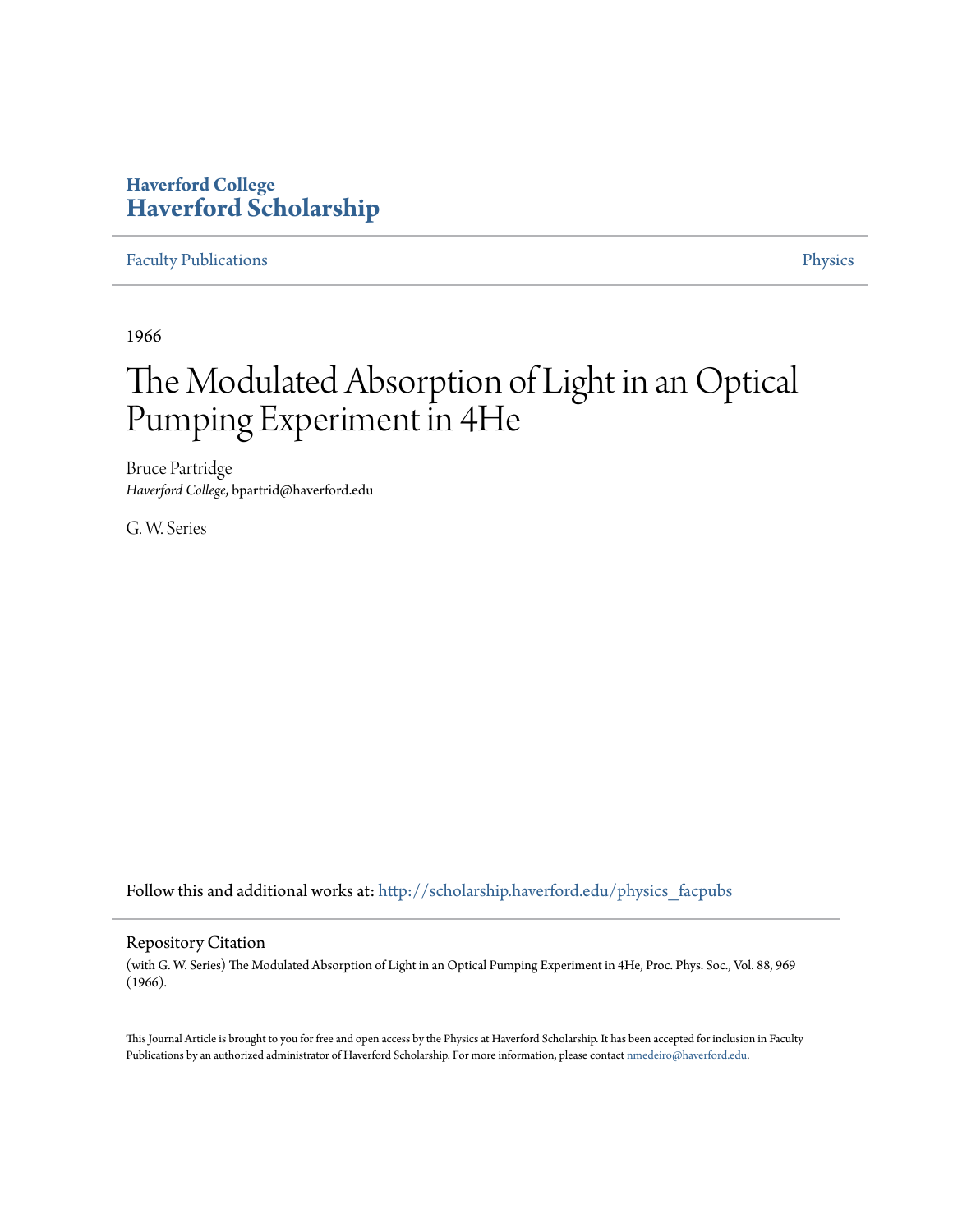[Home](http://iopscience.iop.org/) [Search](http://iopscience.iop.org/search) [Collections](http://iopscience.iop.org/collections) [Journals](http://iopscience.iop.org/journals) [About](http://iopscience.iop.org/page/aboutioppublishing) [Contact us](http://iopscience.iop.org/contact) [My IOPscience](http://iopscience.iop.org/myiopscience)

The modulated absorption of light in an optical pumping experiment on <sup>4</sup>He

This content has been downloaded from IOPscience. Please scroll down to see the full text. 1966 Proc. Phys. Soc. 88 969 (http://iopscience.iop.org/0370-1328/88/4/319)

View [the table of contents for this issue](http://iopscience.iop.org/0370-1328/88/4), or go to the [journal homepage](http://iopscience.iop.org/0370-1328) for more

Download details:

IP Address: 165.82.13.252 This content was downloaded on 01/12/2014 at 16:09

Please note that [terms and conditions apply.](iopscience.iop.org/page/terms)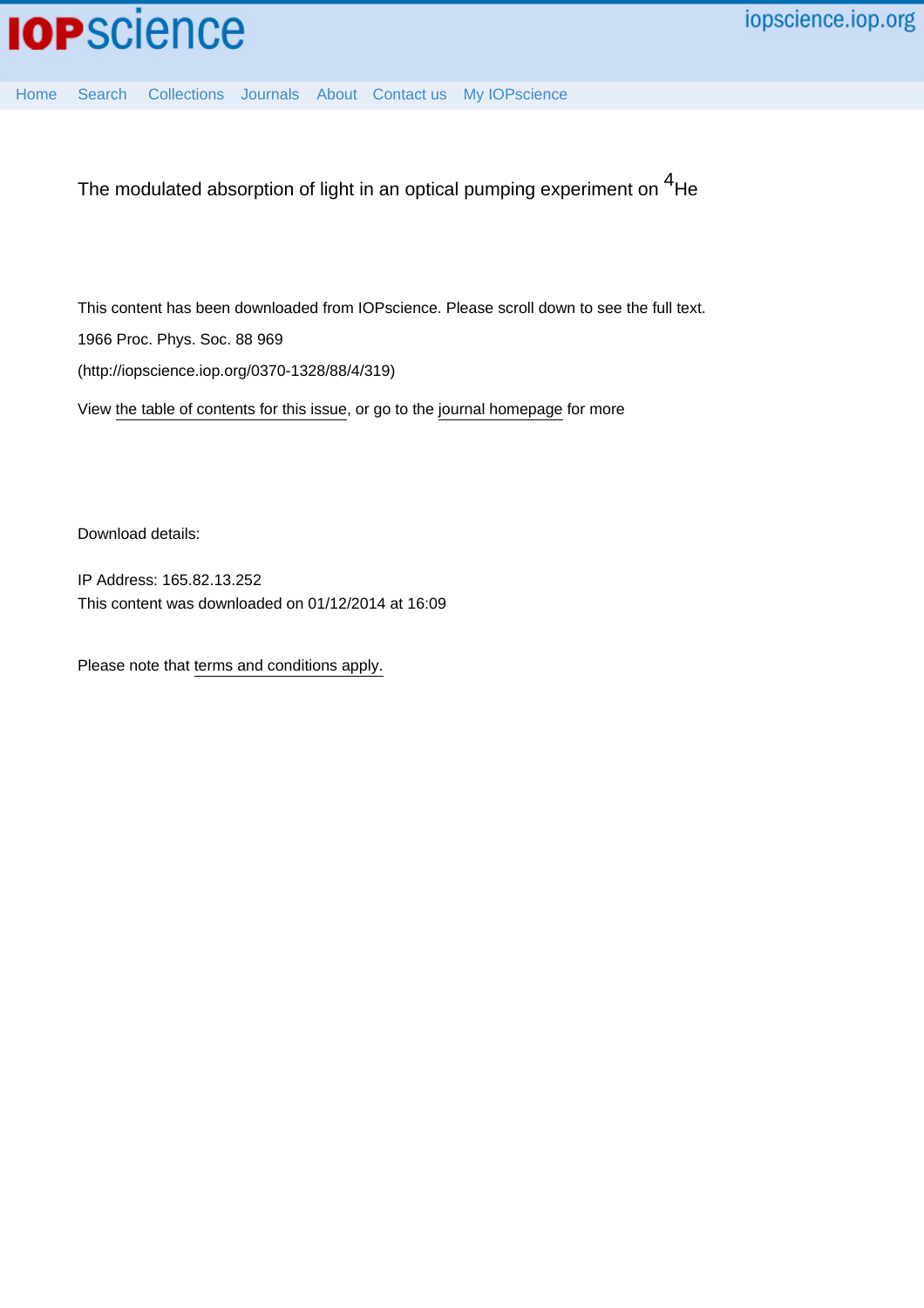# **The modulated absorption of light in an optical pumping experiment on 4He**

R. B. PARTRIDGEt and G. W. SERIES

Clarendon Laboratory, Oxford

*MS. recaved 1st March* 1966

**Abstract.** Optical pumpmg experiments have been performed on helium **4** atoms in the metastable level 2 <sup>3</sup>S<sub>1</sub> with the object of studying the modulation of light in absorption in the longitudinal and transverse beams. Magnetic resonance curves were obtained similar to those found, in emission in double-resonance experiments. With a particular geometrical arrangement employing circular polarizers, the Bloch magnetic resonance curves were obtained.

Modulation at four *times* the applied frequency was obtained with a linear polarizer *111* the pumping beam. **This** modulation is ascribed to the circulation of coherence in the optical pumping cycle. Fiom the behaviour of the resonance signals **as <sup>a</sup>**function of the frequency and amplitude of the stimulating field, it is inferred that a substantial part of the signal arises from coherence which has survived two complete cycles.

The observations are satisfactorily explained by the theory developed in the previous paper.

#### **1. Introduction**

Helium **4** provides a very convenient system for the study of the interactions between atoms and light. **A** mild discharge in the gas at a pressure of a few mmHg excites  $10^{10}$ -10<sup>11</sup> atoms/cm<sup>3</sup> to the metastable level  $2^{3}S_1$ . This serves as the ground level for optical pumping experiments. An aligned system may be obtained by illumination of the atoms with unpolarized or linearly polarized resonance radiation, 10 830 Å **(2 3S1-2** 3P0,1,2) ; circularly polarized radiation generates a partially polarized system.

The system was studied in detail by Colegrove and Franken (1960) and by Schearer  $(1961)$ , with particular emphasis on the relaxation of the metastable atoms and on the possible applications to magnetometry. Its attractive feature as a system in which to study interaction processes is that it provides the counterpart in absorption to the muchstudied mercury system,  $6^{1}S_{0} - 6^{3}P_{1}$ , in emission (Brossel and Bitter 1952, Dodd, Series and Taylor 1963, Kibble and Series 1963, to be referred to respectively as DST and KS).

The similarities spring from the fact that both systems have the same angular momentum quantum number, namely 1, for the *initial* state of the optical transition. By magnetic resonance, the atoms can be prepared in superposition states of the Zeeman components  $|m = 0, \pm 1\rangle$ , and resonance phenomena studied in absorption or emission, as the case may be.

It is to be noticed that the light monitors magnetic resonance only if the resonance is taking place between the *initial* states of the optical transition. In the mercury system, for example, magnetic resonance in the excited states has a profound effect on the emitted light, but has no effect whatever on light *absorbed* by atoms in the same transition.

f NOW at Palmer Physical Laboratory, Princeton University, Princeton, N.J., U.S.A.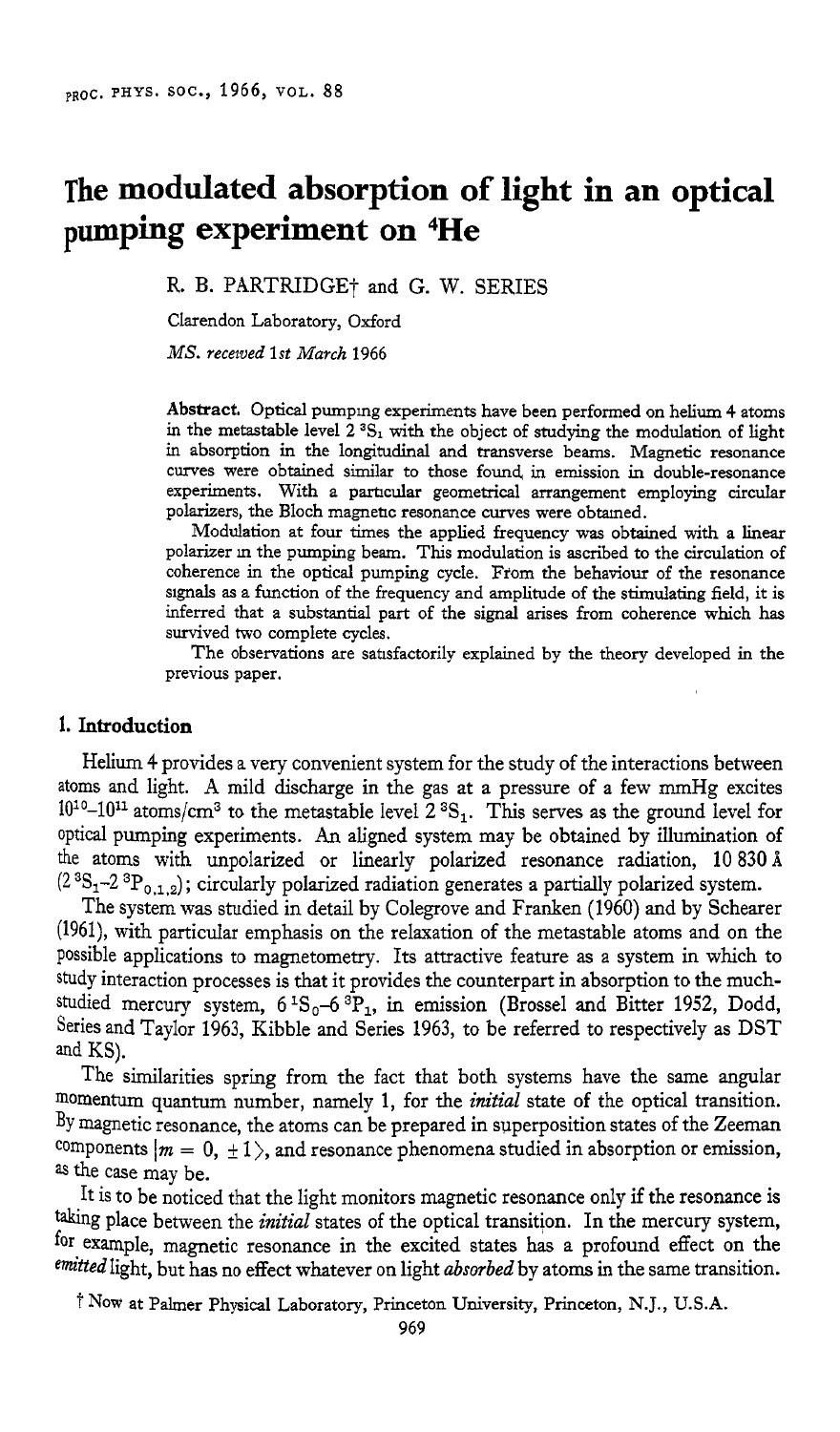TO study effects in absorption similar to double resonance in emission, magnetic resonance must be stimulated in the lower states. This apparent lack of symmetry between the initial and final states in the optical transition will form the subject of a future communication.

Figure 1 shows the relevant transitions in helium and, for comparison, in mercury, The identity of the Zeeman structures of the initial states in the two systems leads to identity in the resonance phenomena as far as primary interactions are concerned, but the more complicated structure of the final states leads to a greater variety of phenomena **in** higher-order interactions in helium than is possible with mercury.



**Figure** 1. *(a)* Absorpaon *of* 10 830 *I* in **helium** compared with *(b)* **emission** of <sup>2</sup> (a)<br>**2537**.i in mercury. The structure of the initial level is the same in the two cases.<br>**2537**.i in mercury. The structure of the initial level is the same in the two cases.

One further difference of experimental significance is that the initial state for helium is an S state, whereas for mercury it is a P state. The spherical symmetry of the S state implies that the directional properties of atoms in this state are determined entirely by the orientation of the spin. This is reflected in the intensity sum rules. The consequence is that the amount of light absorbed will be unaffected by magnetic resonance if the spectral density of the monitoring light is uniform over the spin multiplet. For this reason, the detection of magnetic resonance signals depends on inequalities of spectral density such as are normally found in helium lamps. The 10 830 Å radiation is usually emitted as a spectrally resolved doublet. The component  $(^{3}S_{1}^{-3}P_{0})$  is resolved from, and weaker than, the blend  $(^{3}S_{1}-^{3}P_{1}$ ,  $^{3}P_{2}$ ). Colegrove and Franken (1960) and Schearer (1961) interpreted the vanishing of optical pumping signals under certain conditions **as**  a consequence of the differential absorption of the components of the doublet.

Of the variety of effects studied with the helium system, we describe in this Paper certain modulation phenomena, classified as  $\alpha$  and  $\beta$  processes. These terms refer to the state of the system before the final interaction with the radic-frequency field. The atoms may have been left by previous cycles of optical pumping in eigenstates of the time-independent Hamiltonian, or in superposition states. The *a* processes are represented by the further development of the eigenstates, and the  $\beta$  processes by the interference terms which develop from the superposition states. In the language of density matrices, the *a* processes correspond to the development of the diagonal elements, and the  $\beta$  processes correspond to the development of the off-diagonal elements. This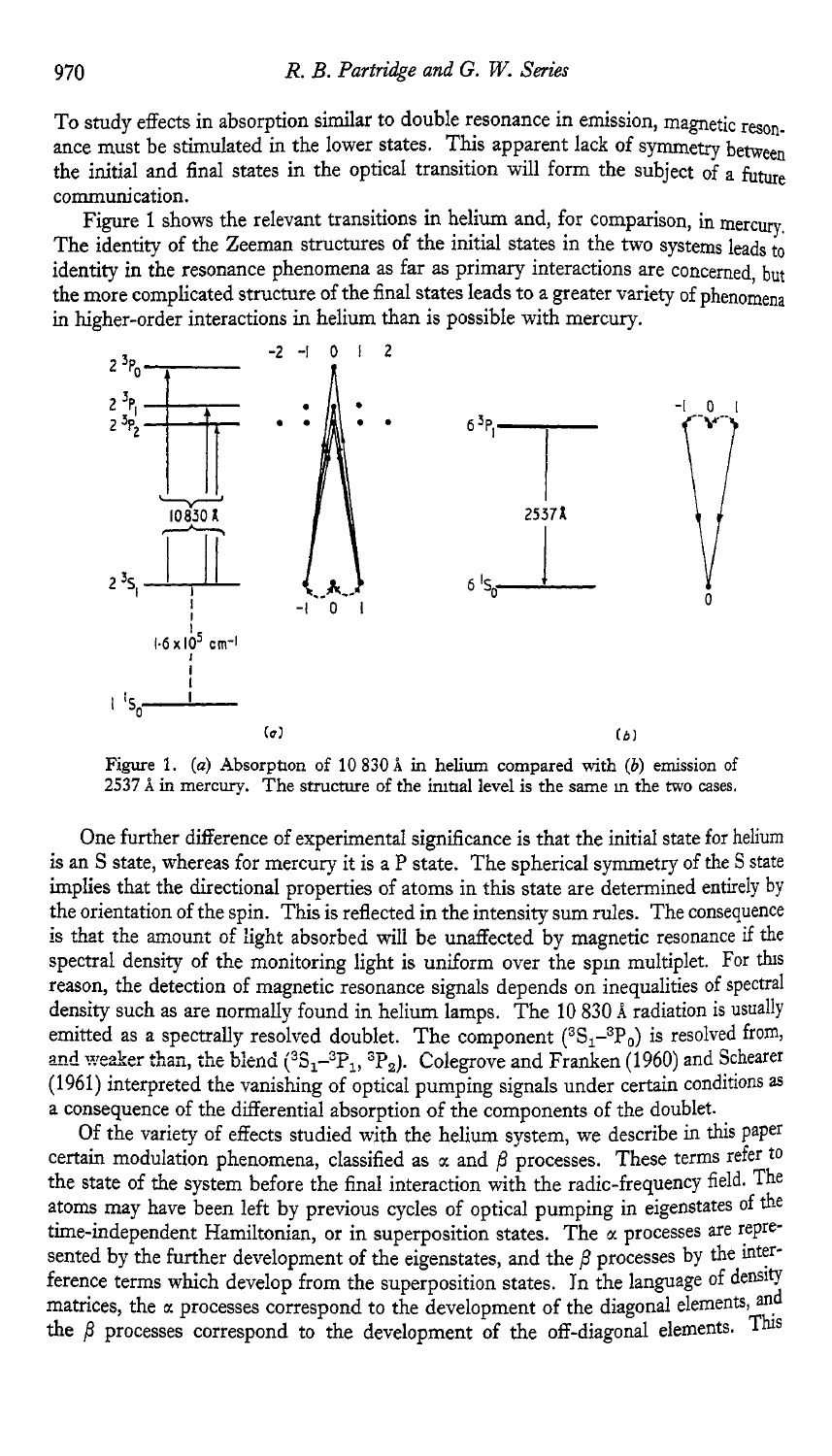$_{classification}$  represents a generalization of that used in DST and KS.  $\alpha$  processes are the 'principal magnetic resonance phenomena', formerly described as case 1. Cases  $2$  and 3 were special cases of  $\beta$  processes.

The effects interpreted here as  $\alpha$  processes include modulation effects at  $2\omega_0$  in the beam, and at  $\omega_0$  and  $2\omega_0$  in a transverse beam  $(\omega_0/2\pi)$  is the applied radio  $\hat{f}_{\text{frequency}}$ . In so far as similar effects were studied in the mercury system, the resonance curves found in helium were identical.

Modulation at frequencies higher than  $2\omega_0$  cannot be due to  $\alpha$  processes. In the present experiments, modulation at  $4\omega_0$  was studied and ascribed to  $\beta$  processes. Such effects in optical pumping cycles are particularly interesting in that they prove that coherence between atomic eigenstates can survive the shock of optical excitation and the random isotropic perturbation which is responsible for spontaneous decay. That it cm survive optical excitation has been shown by **Skalinski** and Rosinski (1964), who observed modulation at the ground-state resonance frequency in the fluorescent light **from** optically pumped sodium vapour. That coherence can be carried through a complete cycle of optical pumping was shown by Cohen-Tannoudji (1962) in studies of the transverse relaxation of mercury 199.

In the paper which follows (Partridge and Series 1966), it is shown that coherence between eigenstates can be transferred in collisions. The transfer of coherence in **all**  these cases is governed by a condition of the type  $\omega_f - \omega_i \gg \Gamma_f$ , where  $\omega_i$  and  $\omega_f$  refer to the precessional frequencies of the initial and final states, and  $\Gamma_f$  is the damping constant of the final state. In physical terms, the requirement for the efficient transfer of coherence is that the precession of atoms in the initial and final states shall not develop a large phase difference within the mean lifetime of the final state.

The experimental results in this paper are compared with theoretical expressions derived in the preceding paper (Series 1966, to be referred to **as** I).

#### **2. Experimental arrangements**

The arrangements for securing optical pumping were similar to those described by Colegrove and Franken (1960). The disposition of apparatus is indicated in figure 1 of the following paper (Partridge and Series 1966).

The most favourable pressure of gas in the sample cells was **0.1-0.5** mmHg. At pressures of this order there is very little relaxation by collision of atoms in the excited **3p** states. Barium getters were used in some of the cells.

The main magnetic field  $H$  was provided by Helmholtz coils of diameter 61.5 cm. Fields up to 1 G were used. Additional coils were used to provide low-frequency modulation and to compensate stray fields. Compensation was necessary to within 1 mG.

The frequency range in which the resonances were studied was limited by the response of the photodetector. For most experiments the frequency chosen  $(\omega_0/2\pi)$  was 0.5 or 1.0 kc/s. A rotating, rather than an oscillating, field was used, and was provided by two orthogonal pairs of Helmholtz coils of diameter 21 cm. Amplitudes  $H_1$  up to 20 mg could be provided.

The system was monitored for modulation *(a)* in the pumping beam *(z* beam) with the use of linear or circular polarizers or analysers, and *(b)* transversely, *(x* beam) with **an** auxiliary lamp, using linear or circular polarizers.

The photoelectric detector was a semiconductor device (photo-duo-diode, Texas Instruments Ltd.); eight elements were used in parallel. These detectors can be used at frequencies up to 75 kc/s, but their response is independent of frequency only up to about 5 kc/s.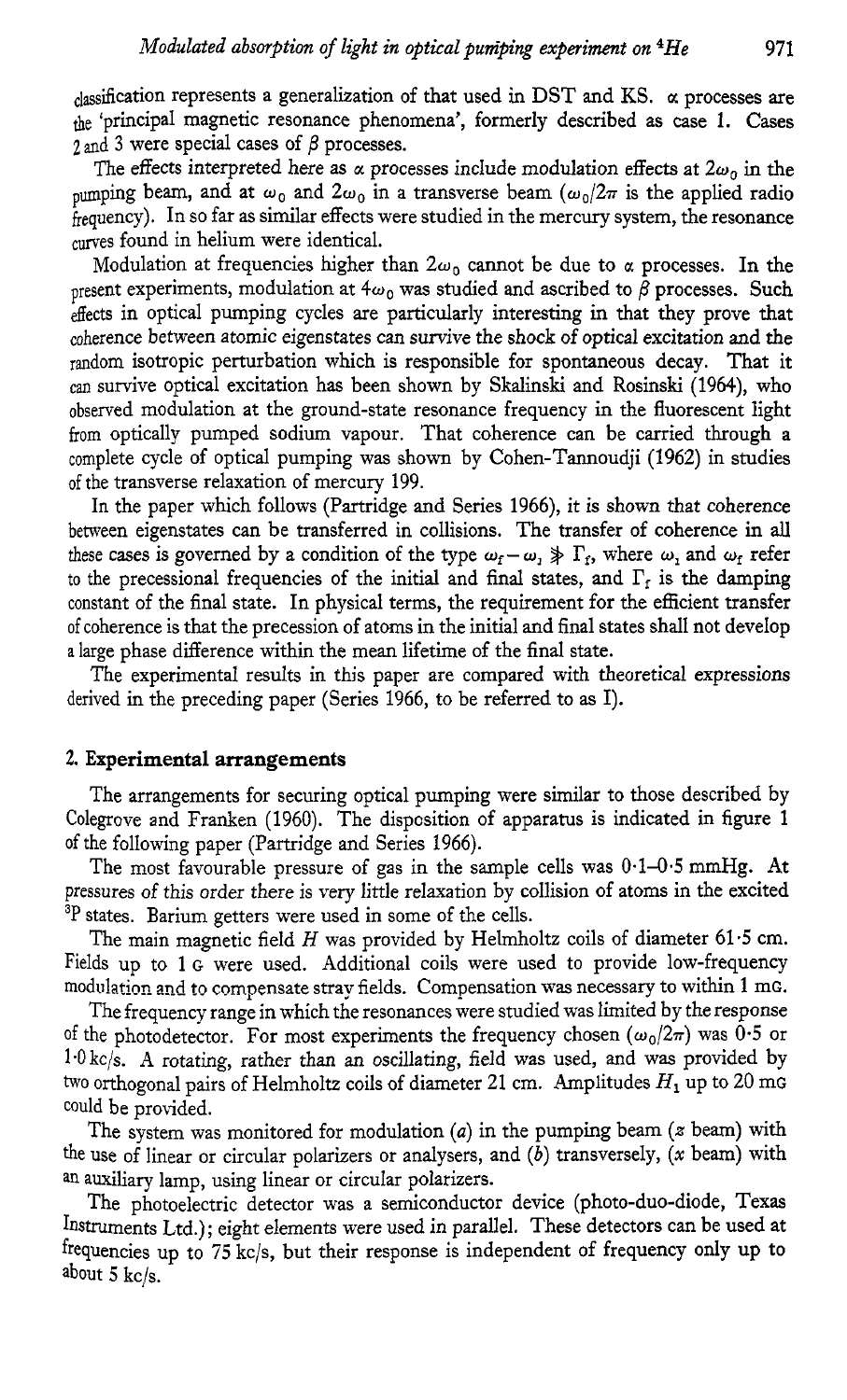The photoelectric signals were taken through a tuned amplifier and displayed, either directly on an oscilloscope (using a time base synchronous with the low-frequency modulating field), or as the output of a phase-sensitive detector. In the latter case the reference signal was provided by the oscillator which generated  $H_1$ , with frequency multipliers for the harmonics. No additional low-frequency modulation was imposed. The output from the detector was taken to a pen recorder and plotted as a function of the field *H.* The experimental figures in this paper are plots of this sort. The field *H*  was swept linearly through the resonances in times of the order of 100 sec. Integrating time constants up to 1 sec were employed.

Although the experiments were planned primarily for qualitative studies, some care was taken to ensure that the response of the recording system was linear to within a few per cent and the field sweep correspondingly uniform.

#### **3. Experimental results**

#### 3.1. *Gmal remarks*

3.1.1. *Use of polarizing filters*. Most of the results described below were obtained by using the pumping light to monitor the resonances (z-beam detection). It is to be realized that the use of polarizers in this case affects both the system studied and the monitoring heam. An analyser does not itself affect the system, but selects a component of the beam which has both pumped the sample and monitored it. In general, different results are obtained by placing a polarizing filter before or after the sample. This is not the case when the sample is monitored by an independent beam of light, provided that this is weak compared with the pumping beam. In such experiments it is immaterial on which side of the sample the filter is placed.

#### 3.1.2. *Spurious signals.*

(i) *Elliptical radio-frequency jield.* Many experiments were performed in which the frequency of resonance was less than the width of the resonance curves  $(15-30 \text{ kg/s})$ . In such cases the counter-rotating component of an oscillating field cannot be ignored if comparisons are to be made with a simple theory of magnetic resonance such as is worked out in I. In the present experiments, certain spurious modulation effects were attributable to slight ellipticity in the rotating field.

(ii) *Elliptical polarizer.* Spurious modulation under other conditions was attributable to non-ideal circular polarizers. The proof of this was that the phase of the modulation changed systematically with the orientation of the polarizer.

(iii) Off-axis light. The use of light sources and detectors of finite size inevitably introduces departures from the ideal geometrical conditions. These were suspected of introducing spurious signals and investigated by the use of stops. It was found that off-axis light was not an important source of spurious signals.

3.1.3. *Vanishing of signals.* Colegrove and Franken (1960) pointed out that the vanishing of optical pumping signals (the unmodulated component of the transmitted light) for certain densities of metastable atoms was attributable to differential absorption of the components of the monitoring light. In the present experiments, modulation phenomena vanished under the same conditions as the optical pumping signals.

3.1.4. *Relative intasity of signal.* Magnetic resonance signals were studied in the unmodulated component of the transmitted light and in the components modulated at  $2\omega_0$  and  $4\omega_0$ .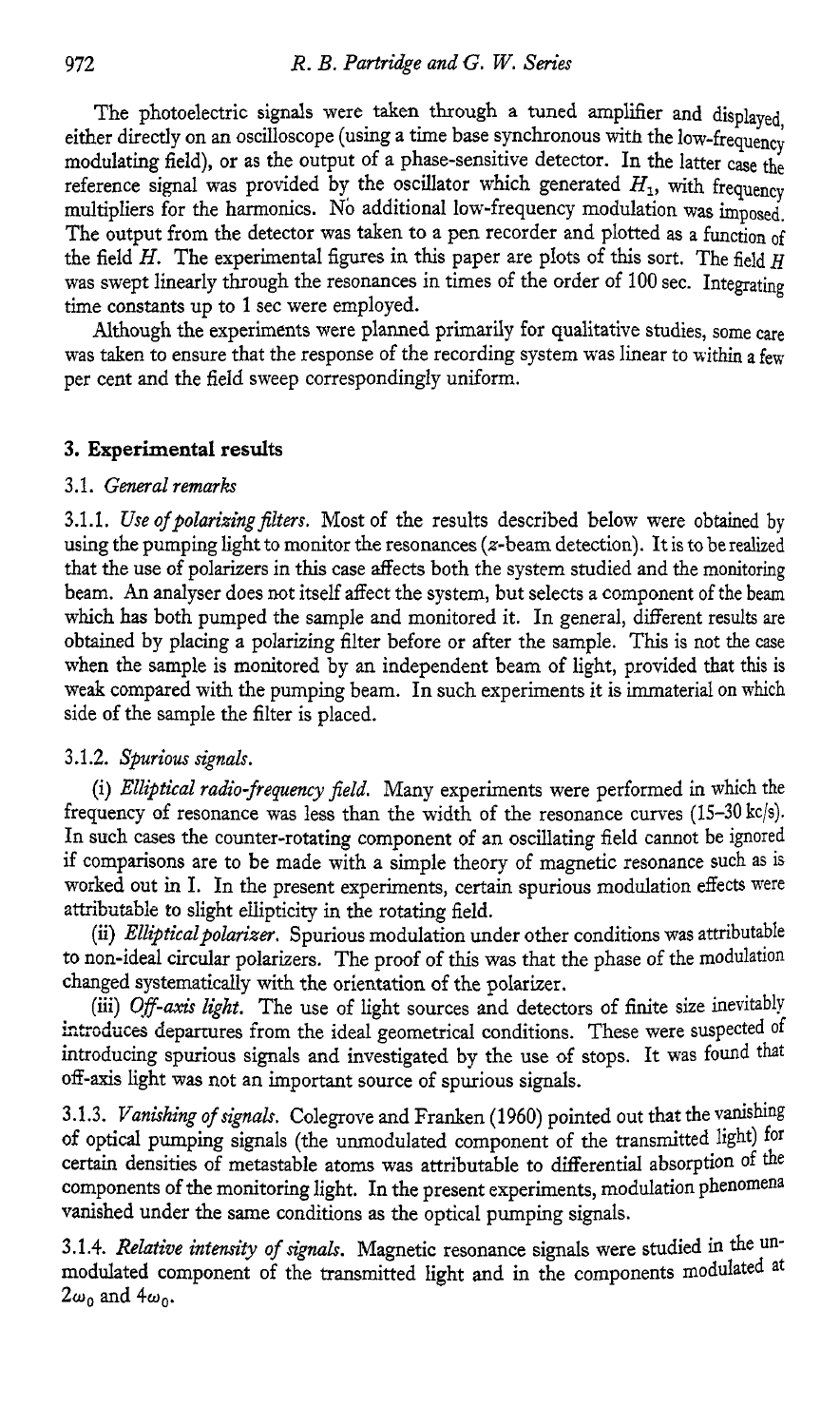The strength of the unmodulated component under optimum conditions was less  $t_{\text{than}}$  1% of the total amount of transmitted light.

The amplitude of the modulation at  $2\omega_0$  at the peak of the resonance was approximately equal to the strength of the unmodulated component. The amplitude of the  $\omega$ sine component of modulation at  $4\omega_0$  (symmetrical signal) was, under favourable conditions, comparable with that at  $2\omega_0$ . The amplitude of the sine component at **4~,,** (antisymmetrical signal) was, under favourable conditions, about *5%* of that of the symmetrical signal.

#### *3.2. Resonance functions*

*Of* the observed resonance curves, some were obtained under conditions such that only *a* processes would be expected; namely, with a circular polarizer or no polarizer in the pumping beam. These curves were compared with the functions *A, B,* C, *D,* E and *F*  familiar from the double-resonance experiments (DST, KS), and with the Bloch functions

$$
\chi' = \frac{b\delta}{\delta^2 + b^2 + \Gamma^2}, \qquad \chi'' = \frac{b\Gamma}{\delta^2 + b^2 + \Gamma^2}.
$$
 (1)

These latter were not obtained in the mercury system, though there is no reason to believe that they could not have been found there had they been sought under the right conditions.

With a linear polarizer in the pumping beam both  $\alpha$  and  $\beta$  processes are expected. The additional signals found under these conditions were compared with the function *F,* and with the more complicated functions described in section **4** of I. Details of the comparisons are given below.

#### **3.3.** *Observation of a processes*

**3.3.1.** *Monitoring in the x direction.* Resonances were found according to table 1. The conditions stated are typical, but do not comprise **an** exhaustive list. LP, LA, **CP\*, CA\***  refer to linear polarizer, linear analyser, circular polarizer  $(\pm)$  and circular analyser  $(\pm)$ , respectively.

#### **Task 1. Resooazces ~bssrvec! in the longitudinal beam**

| Resonance curve              | Time dependence                          | Conditions of observation                                            |  |
|------------------------------|------------------------------------------|----------------------------------------------------------------------|--|
| superposition of $A$ and $F$ | unmodulated<br>unmodulated               | LP or LA or both or neither<br>$CP^{\bullet}$ and $CA^{\pm}$ or no A |  |
| E                            | $\cos 2\omega_0 t$<br>$\sin 2\omega_0 t$ | I.P or LA or both<br>LP or LA or both                                |  |
| F                            | unmodulated                              | $CP^*$ , separate monitoring beam with $CP^*$                        |  |

Experimental recordings of typical D and *E* curves are compared with theoretical Curves in figure **2. A** discussion of the dependence of these curves on the parameters is given in section **3.4.** 

3.3.2. *Monitoring in the* **x** *direction.* The special interest of this arrangement lay in the generation of the functions  $x'$  and  $x''$  by the use of a circular polarizer. These functions were only found for a polarized sample. They were not present in an aligned sample, nor when a linear polarizer was used for monitoring. The resonances observed were found according to table **2.**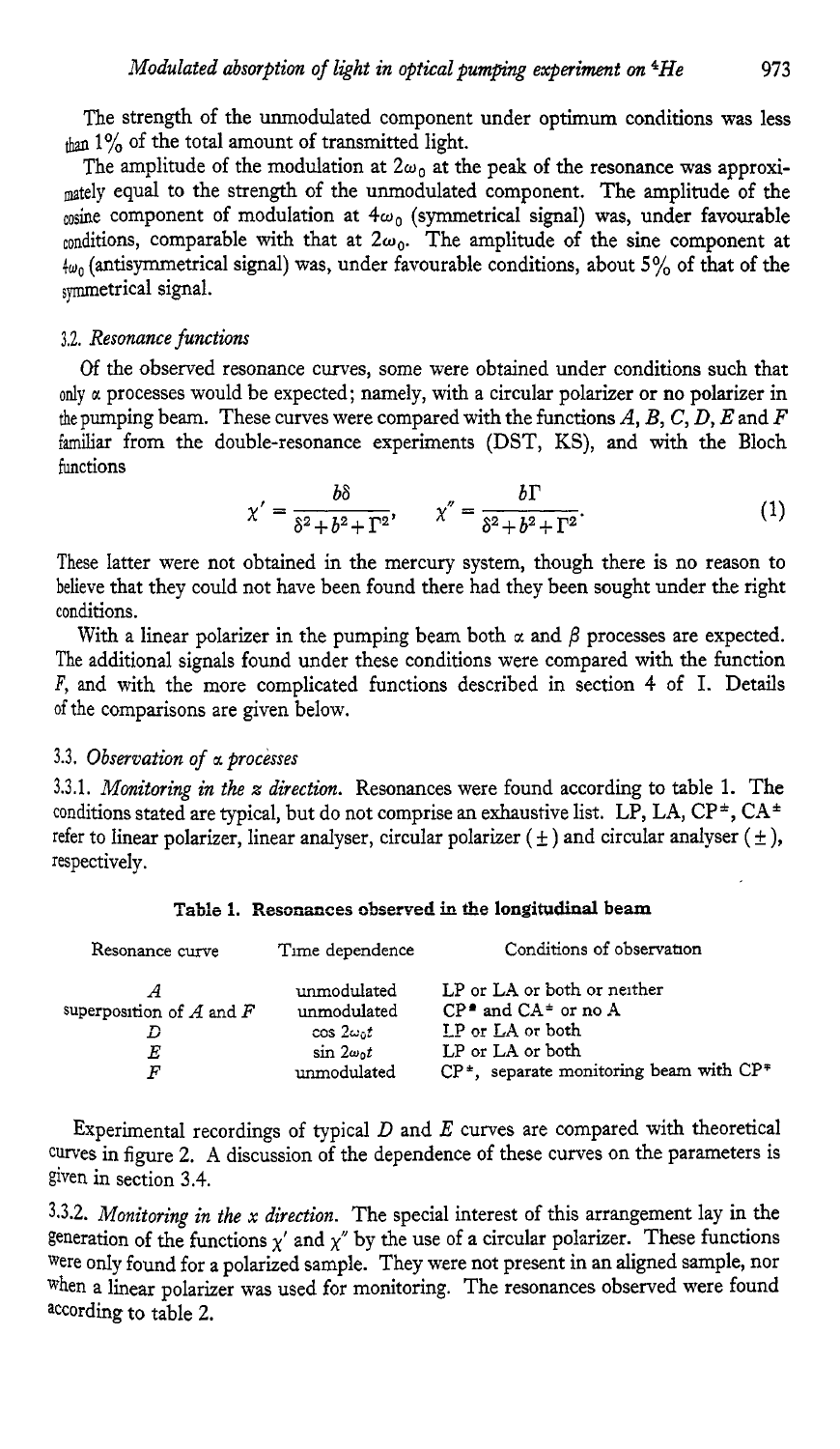

Figure 2. Experimental recordings of the amplitude of modulation at  $2\omega_0$  (D and *E* functions) compared with theoretical curves. Experimental conditions: no polarizer, linear analyser,  $\omega_0/2\pi = 0.5 \text{ kg/s}, \Gamma = 26 \text{ kg/s}, b/\Gamma = 0.515.$ 

#### **Table 2. Resonances observed in the transverse beam**

| Resonance<br>function | Time dependence                          | Polarizer in<br>pumping beam | Polarizer in<br>monitoring beam |  |
|-----------------------|------------------------------------------|------------------------------|---------------------------------|--|
| x<br>x''              | $\cos \omega_0 t$<br>$\sin \omega_0 t$   | CP                           | $C\mathbf{P}$                   |  |
| No signal             | $\cos \omega_0 t$<br>$\sin \omega_0 t$   | LP                           | CP                              |  |
| В<br>С                | $\cos \omega_0 t$<br>$\sin \omega_0 t$   | $CP$ or $LP$                 | LP                              |  |
| D<br>E                | $\cos 2\omega_0 t$<br>$\sin 2\omega_0 t$ | $CP$ or $LP$                 | LP                              |  |

## **3.4.** *Fitting of resonance curves and determination of the damping constant*

The parameter of the resonances which could not be measured directly was  $\Gamma$ , the damping constant. Its value is interesting in that it provides a measure of the lifetime of the metastable atoms, but in the context of the present experiments a more important consideration was to determine (i) how closely individual resonance curves could be fitted to the analytical functions using some particular value of  $\Gamma$ , and (ii) whether one and the same value of  $\Gamma$  could be used consistently for all the resonance functions. We shall treat these aspects separately.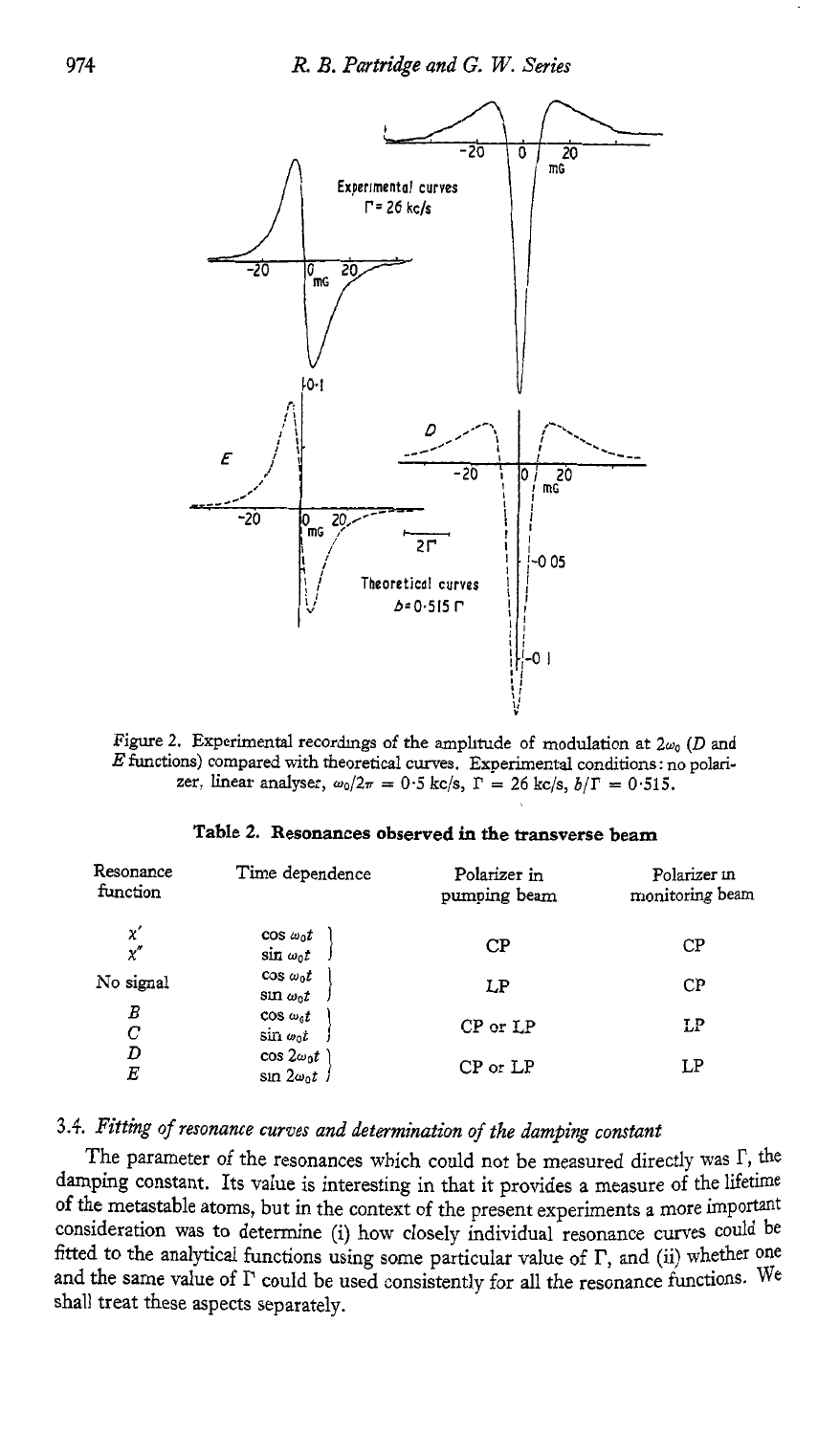It is necessary first to consider the factors which influenced the value of **I?.** These were the pressure of gas in the cell, the discharge intensity and the intensity of the pumping light. In the comparisons in **\$5 3.4.1** and **3.4.2** below, it is to be understood that these factors are held constant. In  $\S$  3.4.3, we consider the dependence of  $\Gamma$  on the intensity of the pumping light.

3.4.1. *The function D.* The amplitude of modulation at the peak of the resonance,  $D_0$ , was measured as a function of  $b$  (= $\gamma H_1$ , where  $H_1$  is the amplitude of the rotating field). Plots were made of  $D_0(b)/D_0(b \rightarrow \infty)$  against *b* and compared with the theoretically derived curve plotted against  $b/\Gamma$ . The curves could be brought into coincidence by adjustment of the abscissae, thus allowing a determination of  $\Gamma$ . Examples of this fitting are shown in figure 3 *(a).* 



Figure 3(a).  $D_0(b)/D_0(b \to \infty)$  as a function of  $b/\Gamma$ . Points correspond to experiments under different discharge conditions covering the range of  $\Gamma$  specified in tables **3** and **4.** *x* and *0* refer to **samples** at 0.3 and 0.1 mmHg, respectively. The full curves are theoretical curves.

The width at half-intensity of the central feature,  $\Delta_{1/2}$ , was measured as a function of *b*. Plots were made of  $\Delta_{1/2}$  against *b*, and compared with the theoretically derived curve of  $\Delta_{1/2}/\Gamma$  against  $b/\Gamma$ . The curves could be brought into coincidence by adjustment of the ordinates and abscissae, using the same scale constant for each. Examples of this fitting are shown in figure 3 *(b).* 

The values of  $\Gamma$  derived from fitting the curves of  $D_0$  and  $\Delta_{1/2}$  are independent of one another and are compared in table 3. Values of  $\Gamma$  in different rows must not be compared, since the intensity of the pumping light was different in each case.

The value of  $\Gamma$  used as a scale constant in figure 2 was the appropriate  $\Gamma(D_0)$ .

From the evidence of figures **2** and 3 and table **3** it is clear that the experimental Curves are well represented by the function *D.* 

**3.4.2.** *The function E.* The theoretical plot of *E* in figure **2** was drawn using the same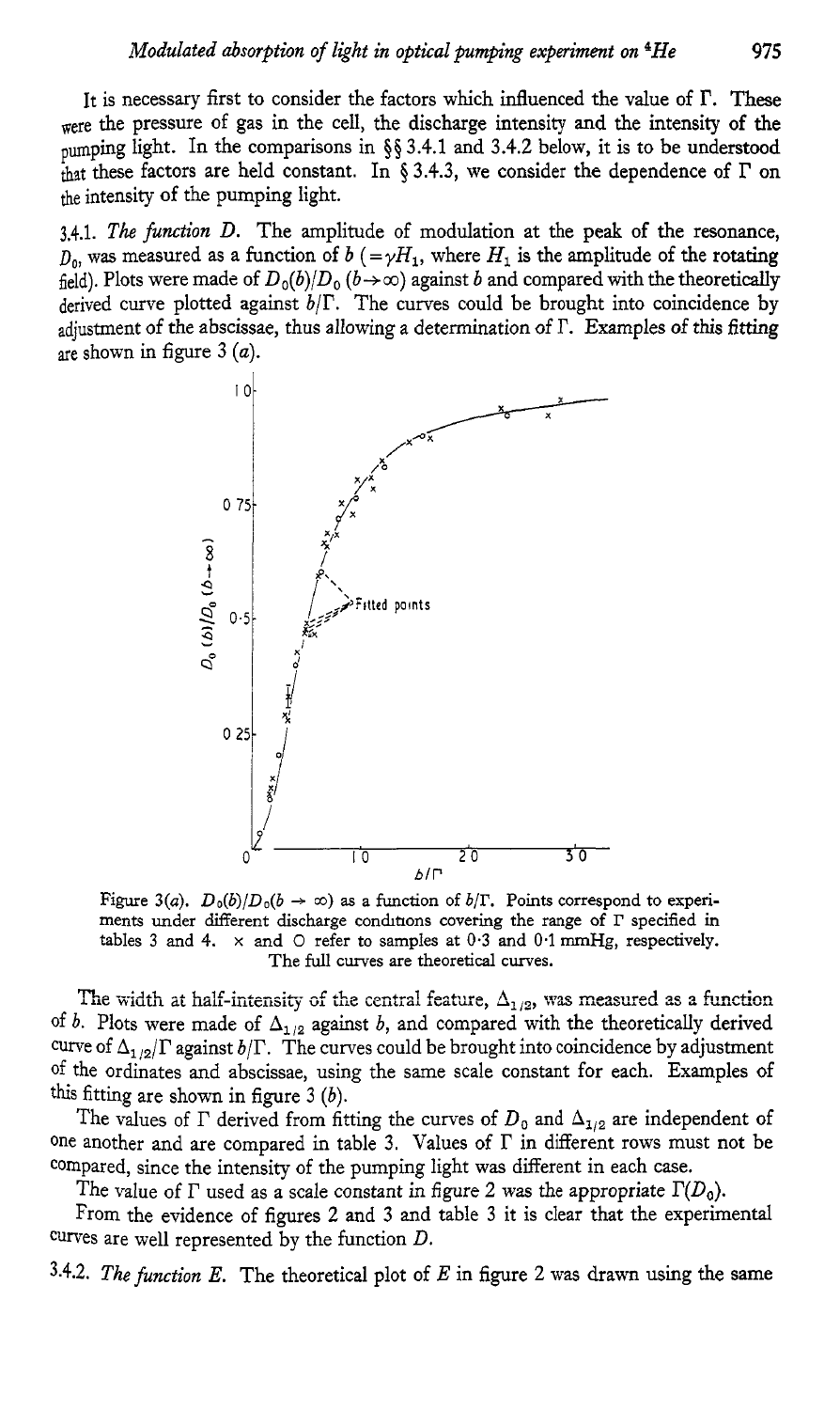#### Table 3. Comparison between values of  $\Gamma$  derived from the amplitude  $D_0$ and the linewidth  $\Delta_{1/2}$



Figure 3. (b)  $\Delta_{1/2}/\Gamma$  as a function of  $b/\Gamma$ . (c)  $\Delta_{\Sigma}/\Gamma$  as a function of  $b/\Gamma$ . For details see caption to figure  $3(a)$ .

scale constant as for *D.* The scale of the magnetic field is the same for the experimental curves  $D$  and  $E$ , but the ordinates have been adjusted separately. The agreement between the experimental and theoretical curves is striking.

The separation between the peaks of E,  $\Delta_E$ , was measured as a function of *b*.  $\Delta_E/\Gamma$  was plotted against  $b/\Gamma$  using the appropriate value of  $\Gamma(D_0)$ , and was compared with the theoretically derived plot. The result is shown in figure  $3$   $(c)$ . The agreement between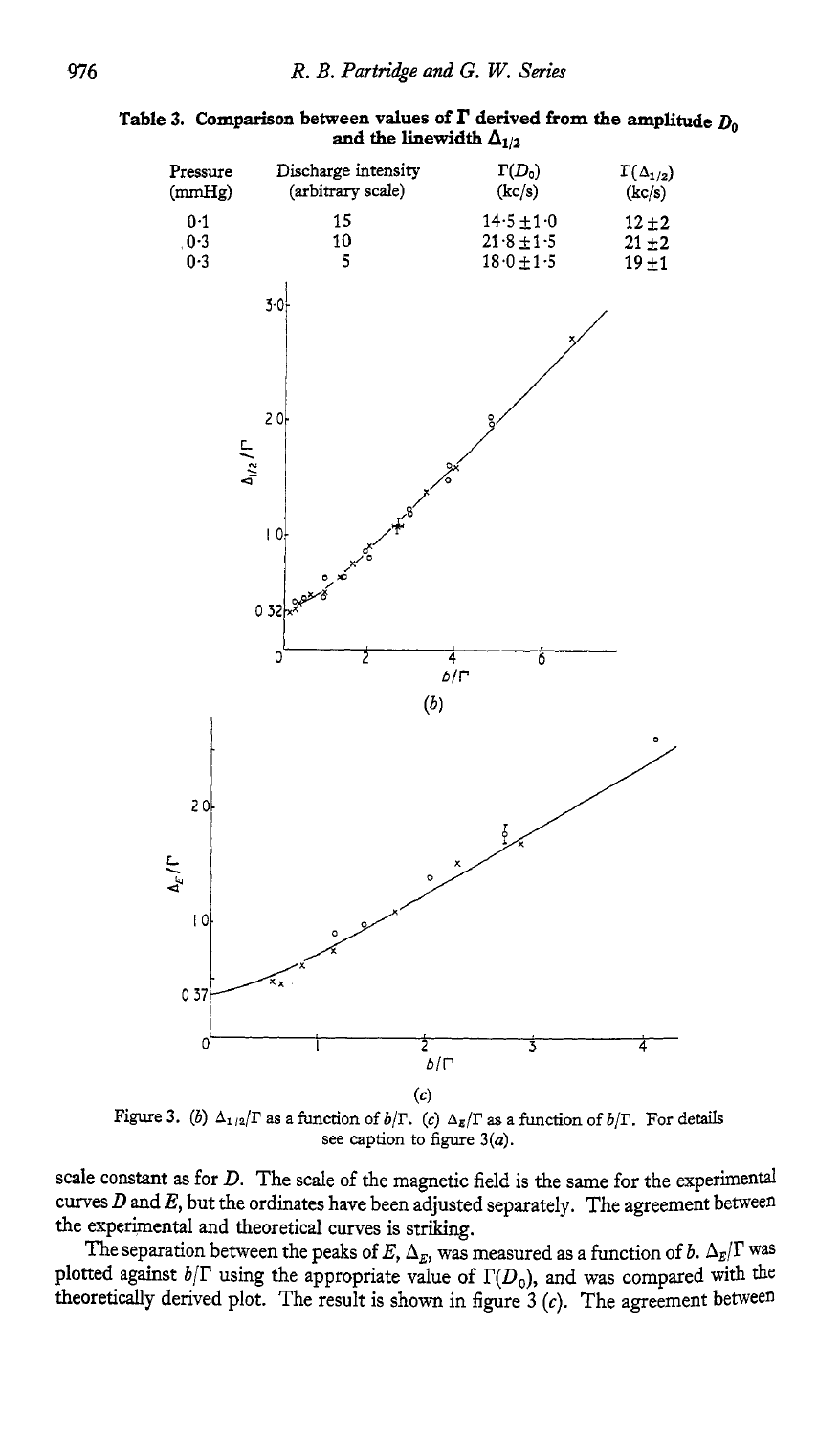be experimental points and the theoretical curve is satisfactory evidence that the same while of  $\Gamma$  can be used consistently in D and E.

The same value of  $\Gamma$  was used also in analysing the resonance curves taken at  $4\omega_0$ **(83.5).** 

**3.4.3.** *The intm\*ty of the pumping light.* It is of particular interest to notice the dependance of  $\Gamma$  on the intensity of the pumping light. Table 4 shows values of  $\Gamma(D_0)$  derived kom one cell under different conditions of illumination for *two* different discharge <sub>conditions.</sub> For each discharge condition resonance curves were obtained (a) with the polarizing film in front of the cell and *(b)* with the film behind it. In cases *(b)* the light ialling on the sample is more than twice **as** intense as in cases *(a).* Resonance curves of the same type were obtained for *(a)* and *(b),* but different values of I?, as indicated in the table, were needed to secure a fit.

#### Table 4. Dependence of  $\Gamma$  on the intensity of the pumping light

| Discharge intensity | Position of | г          | Discharge intensity | Position of | г              |
|---------------------|-------------|------------|---------------------|-------------|----------------|
| (arbitrary scale)   | polarizer   | (kc/s)     | (arbitrary scale)   | polarizer   | (kc/s)         |
| 5                   | (a) before  | $16 + 0.7$ | 10                  | (a) before  | $20.3 + 0.7$   |
| 5                   | $(b)$ after | $18 + 1.5$ | 10                  | $(b)$ after | $26.0 \pm 1.5$ |

These figures indicate that the contribution of optical pumping to the relaxation processes was noticeable, but not dominant.

#### *3.5. Observation of* /3 *processes*

Resonance effects were classified as  $\beta$  processes when the use of a linear polarizer in the pumping beam was essential to their production. The effects studied **in** detail were resonances in the longitudinal beam showing modulation at  $4\omega_0$ . A number of spurious effects causing modulation at this frequency were eliminated  $(\S 3.1.2)$ .

Modulation at higher frequencies is predicted by the theory, as well as the modulation at  $4\omega_0$ . No systematic study of the higher frequencies was attempted, though it was established that modulation at  $6\omega_0$  was present.

3.5.1. *Modulation at*  $4\omega_0$ . The signals appeared in the pumping beam by the use of a linear polarizer either with or without a linear analyser.

The modulation could be expressed by

$$
S\cos 4\omega_0 t + T\sin 4\omega_0 t\tag{2}
$$

where the strong signal  $S$  was represented by a bell-shaped resonance curve and the much weaker signal *T* by an antisymmetrical resonance curve. Typical experimental Curves are shown in figure *4.* 

The result predicted by the theory for these resonance curves consists of a sum of terms whose relative weight depends on the spectral distribution of the light. The net result cannot therefore be precisely evaluated, but its general form can be deduced. It is

$$
(F+KP)\cos 4\omega_0 t + KQ\sin 4\omega_0 t\tag{3}
$$

where  $F$  is the function we have used before,  $P$  is a symmetrical and  $Q$  an antisymmetrical resonance function, and *K* is proportional to the intensity of the pumping light. The contribution *F* comes from one cycle of optical pumping, while *P* and Q require two cycles.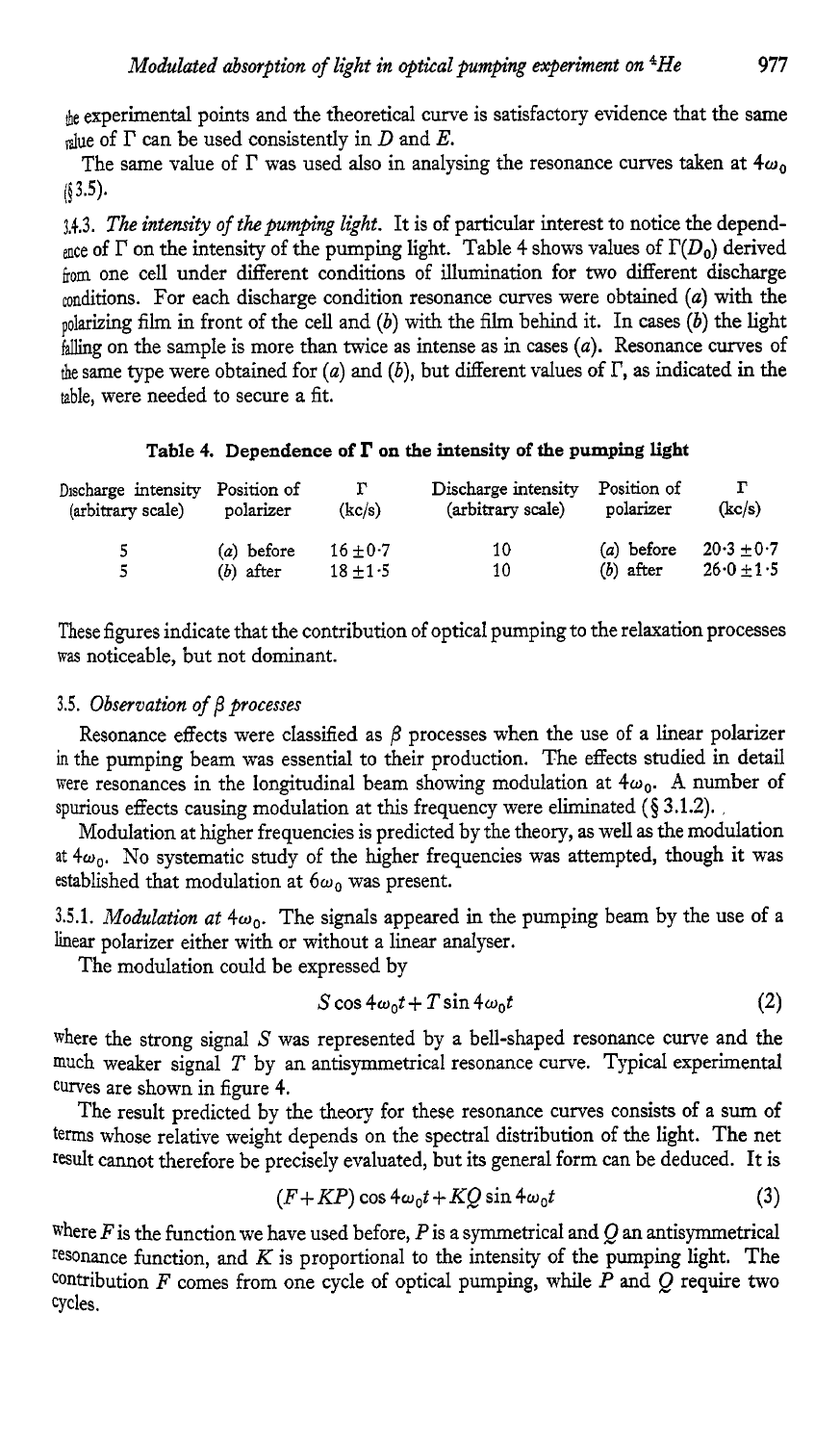*Of the functions which constitute*  $P$  *and*  $Q$ *, the products*  $(1 - 2A)F$  *and*  $DE$  *have been* selected as a suitable basis for comparison with experiment. The experimental curves can, in fact, be fairly well represented by these functions, but this does not imply that the other constituents of *P* and Q do not also contribute. Nor is it excluded that contribu**tions** from three or more pumping cycles may be present.



Figure 4. Experimental recordings of the amplitude of modulation at  $4\omega_0$  (S and T functions) compared with theoretical curves  $((1 - 2A)F$  and DE functions). Experimental conditions: linear polarizer, no analyser,  $\omega_0/2\pi = 0.5$  kc/s,  $\Gamma = 20.3$  kc/s,  $b/\Gamma = 0.5$ . The gain employed in recording the T function was ten times that employed for the  $S$  function.

**3.5.2.** *The function* S. The amplitude of modulation at the peak of the resonance,  $S_0$ , was measured as a function of *b*. Plots were made of  $S_0(b)/S_0(b \rightarrow \infty)$  against  $b/\Gamma$ using the value of  $\Gamma$  derived from analysis of the function  $D$ . These curves were compared with corresponding plots derived from the theoretical functions  $F$  and  $(1-2A)F$ (figure 5  $(a)$ ). The agreement is better with  $(1 - 2A)F$ .

The width at half-intensity,  $\Delta_S$ , was measured as a function of *b*. Plots were made of  $\Delta_{S}/\Gamma$  against  $b/\Gamma$  and compared with corresponding plots derived from *F* and  $(1-2A)F$ (figure 5 (b)). The agreement is again better with  $(1-2A)F$ .

**3.5.3.** *The function T.* The weakness of the signal *T* led to difficulties in obtaining **an**  experimental recording free from admixture with the much stronger quadrature component *S*. The intensity of *T* relative to *S* was greater at lower values of *b*, and the best curves were obtained under these conditions. The experimental curve in figure 4 shows good correspondence to the theoretical curve, for which the value of  $\Gamma$  obtained from the analysis of *D* has been used.

3.5.4. Dependence on  $\omega_0$ . It is predicted on theoretical grounds that the strength of the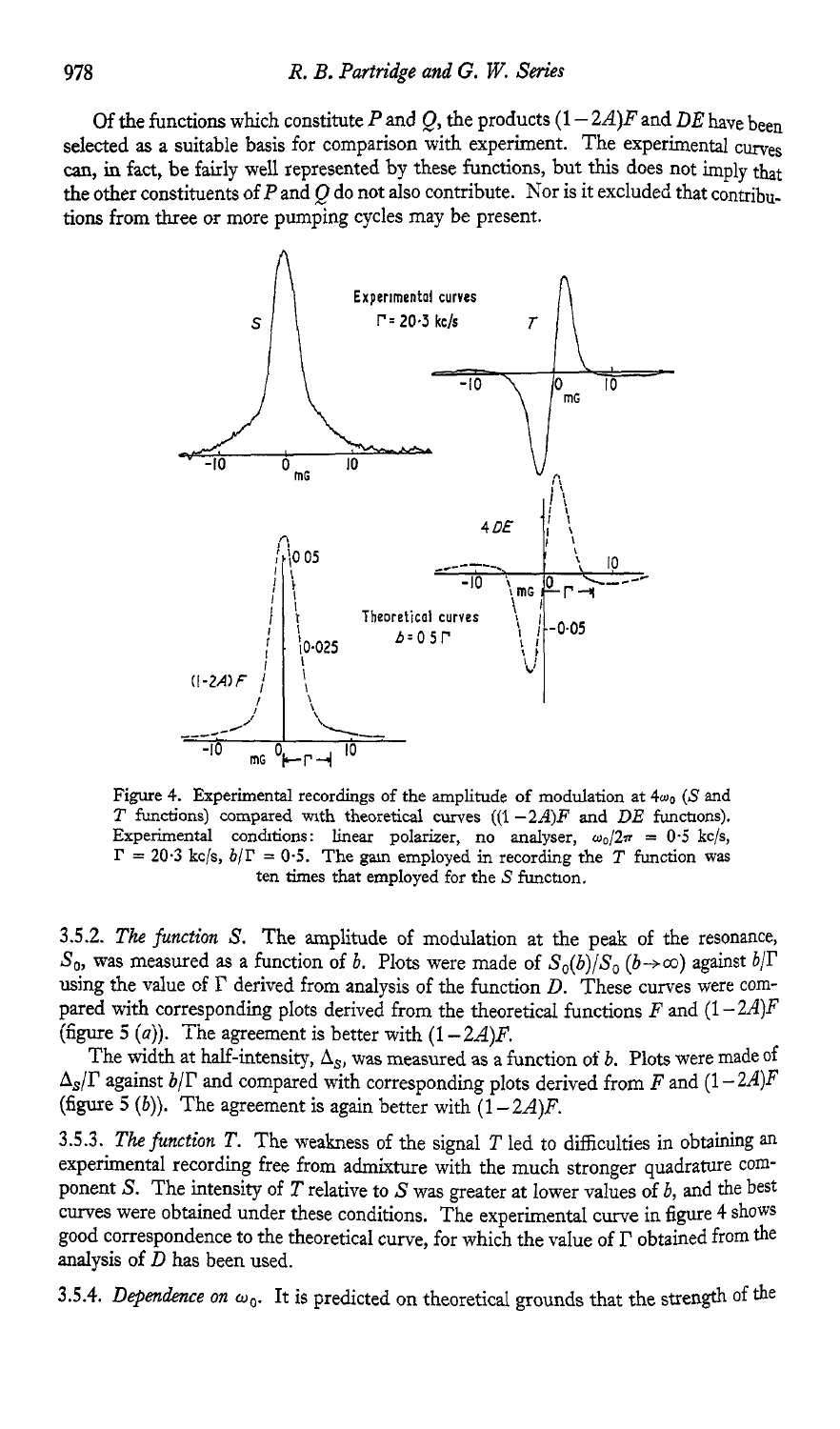

Figure 5. *(a)*  $S_0(b)/S_0$   $(b \rightarrow \infty)$  as a function of  $b/\Gamma$ . *(b)*  $\Delta_s/\Gamma$  as a function of  $b/\Gamma$ . The points represented by **x** and o correspond to two different discharge conditions with  $\Gamma = 160$  and  $14.5$  kc/s respectively. The full curves are theoretical curves derived from the functions  $F$  and  $(1 - 2A)F$ .

 $\beta$  processes should decrease as  $\omega_0$  is increased in relation to  $\Gamma$ . Accordingly, the amplitude  $S_0$  was studied as a function of frequency. In order to avoid difficulties connected with the frequency response of the apparatus,  $S_0$  was measured relative to  $D_0$  generated at the frequency  $\omega_0' = 2\omega_0$ . The two resonance signals were thus compared at the same frequency  $4\omega_0$ . In these experiments the discharge conditions were kept constant. The D and *S* signals both tend to a maximum as *b* is increased. The value **of** *b* used in each case was large enough to attain this maximum.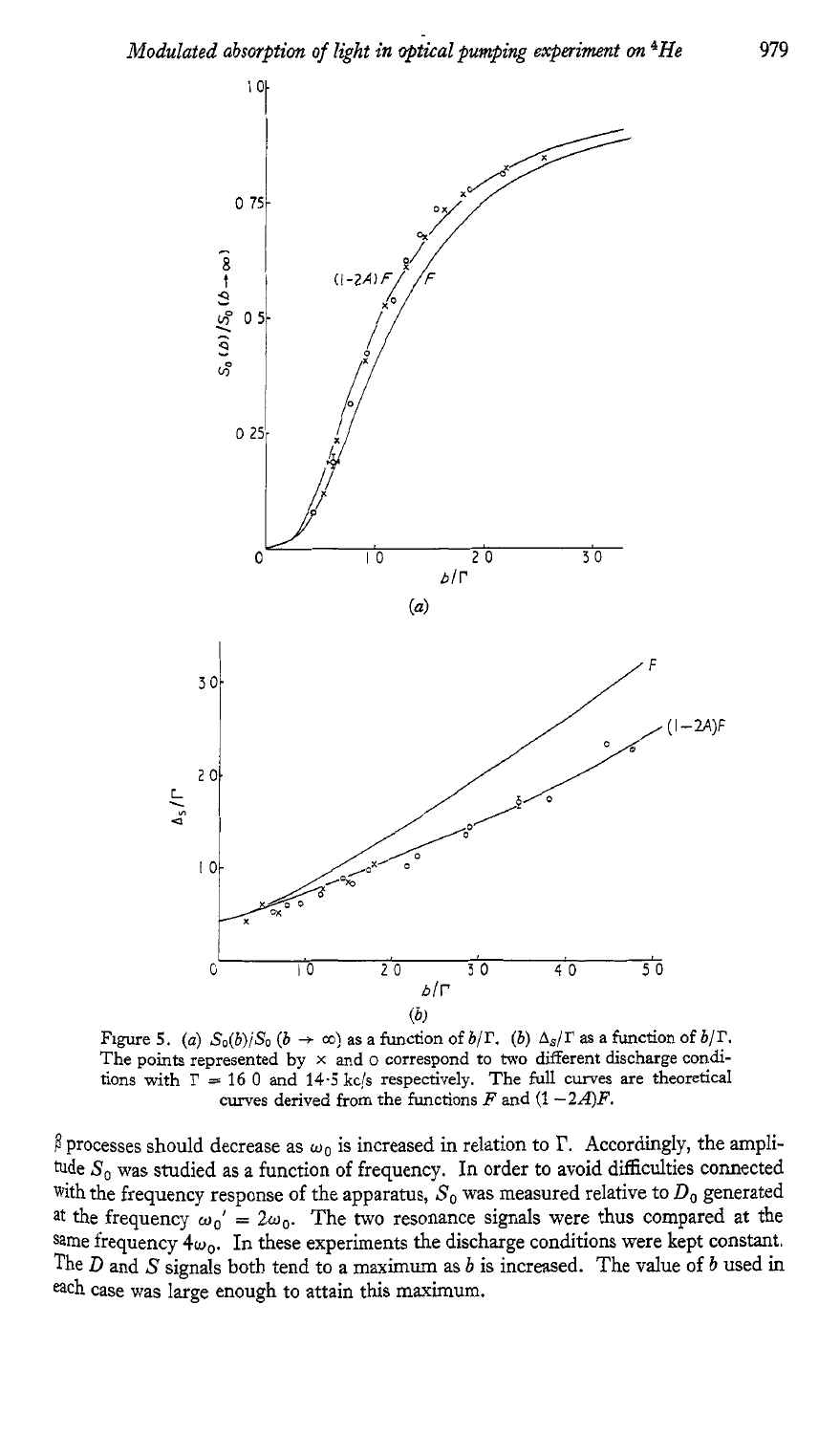*Do* was chosen **as** a reference signal because, at the time when the experiment **lvas**  performed, it was believed that  $D_0$  was independent of  $\omega_0$ . According to the theory (which was at that time not fully developed),  $D_0$  should indeed be independent of  $\omega_0$ if it is generated with an analyser but no polarizer, but not with the converse arrangement which was the one used in these experiments. The theoretical result for this case is

$$
D_0(b \to \infty) = \text{const.} \left( 1 + \frac{\Gamma^2}{\Gamma^2 + 16\omega_0^2} \right)
$$

$$
= \text{const.} \, f(\omega_0)
$$

where we have incorporated the relation  $\omega_0' = 2\omega_0$ . The experimentally determined ratio  $S_0 (b \to \infty)/D_0 (b \to \infty)$  therefore needs to be corrected by the factor  $f(\omega_0)$ . The ratio  $[S_0 (b \to \infty) / D_0 (b \to \infty)]_{exp} f(\omega_0)$  is plotted in figure 5 (c).



Figure 5(c).  $S_0(b \to \infty)/D_0(b \to \infty)$  (corrected for the frequency dependence of  $D_0$ ) as a function of  $\omega_0/\Gamma$ . The points represent one set of experiments with  $\Gamma = 20.3$  kc/s. The full curves are theoretical curves showing the frequency dependence of  $F_0$ ,  $[(1-2A)F]_0$  by route *(a)* and  $[(1-2A)F]_0$  by route *(b)*.

For comparison with the experimental points theoretical curves are also plotted showing the frequency dependence of  $F_0$  from the first-order solution, of  $[(1-\hat{2}A)F]$ . from the second-order solution by route  $(a)$ , and of  $[(1-2A)F]_0$  from the second-order solution by route (b) (see figure 2 of I). In each case the condition  $b \to \infty$ , which leads to a great simplification, **has** been incorporated. The functions are

for 
$$
F_0
$$
: 
$$
\frac{\text{const.}}{\Gamma^2 + 4\omega_0^2}
$$
 (4)

for 
$$
[(1-2A)F]_0
$$
 by route (a): 
$$
\frac{\text{const.}(\Gamma^2 - 8\omega_0^2)}{(\Gamma^2 + 16\omega_0^2)(\Gamma^2 + 4\omega_0^2)}
$$
(5a)

for 
$$
[(1-2A)F]_0
$$
 by route (b): 
$$
\frac{\text{const.}}{\Gamma^2 + 4\omega_0^2}.
$$
 (5b)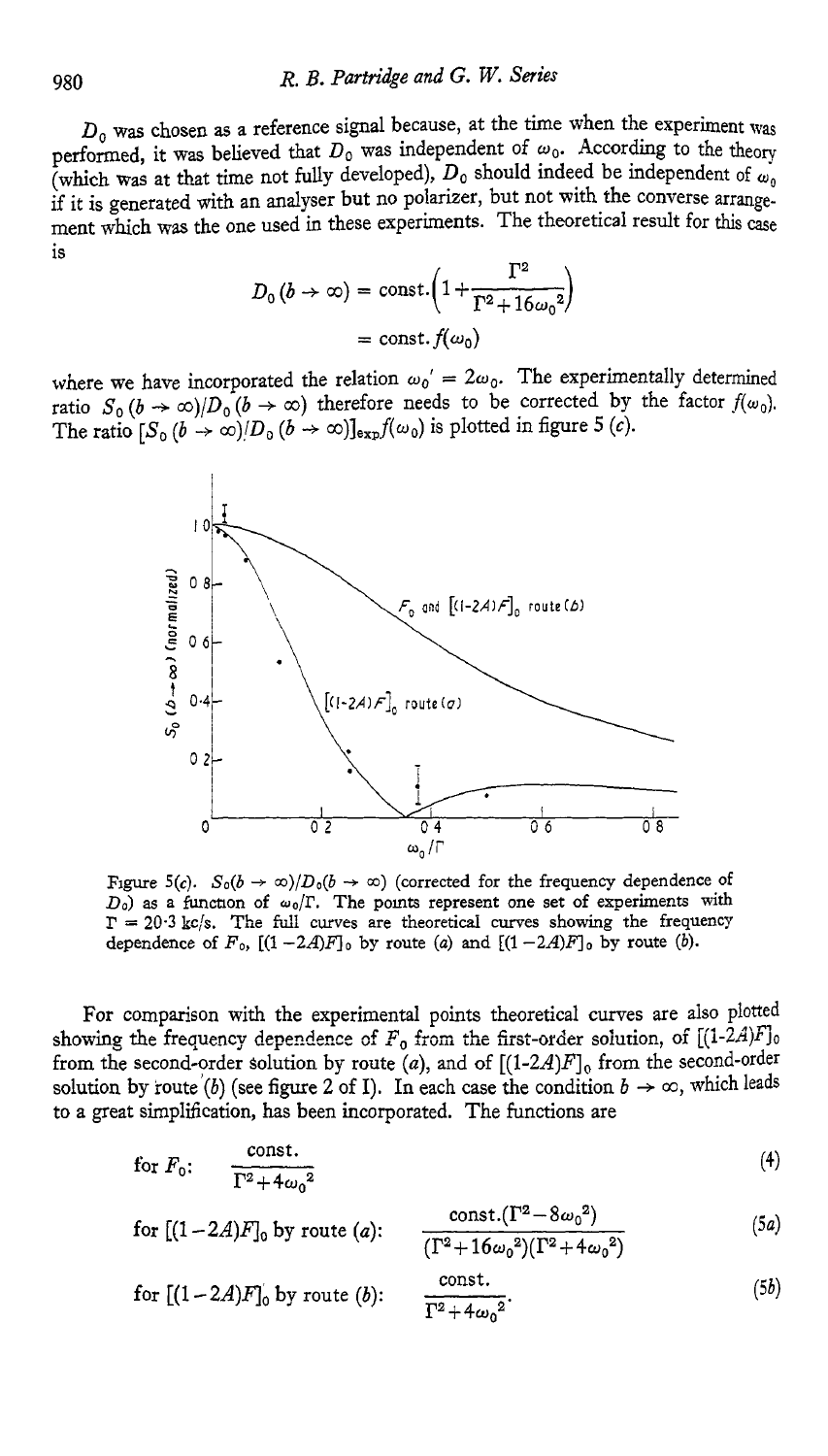The most significant point to notice is that the experimental points do not fit the bt-order solution **(4).** They fit the second-order solution *(sa)* reasonably well.

#### $36.$  *Discussion of the modulation at*  $4\omega_0$

From the existence of the  $T$  signal and the evidence of the field and frequency dependence of the S signal, it is clear that the modulation at  $4\omega_0$  cannot be attributed solely to the first-order solution *F*. The dominant component of the *S* signal must be attributed to second- or higher-order solutions, that is, to atoms which have undergone **WO** or more complete cycles of optical pumping before the final interaction with the radio-frequency field and absorption of light.

It is anomalous that a stronger signal should arise from second- than from first-order processes. The fact that a second-order signal appears to be dominant has not been quantitatively explained, but a possible explanation lies in the fact that some components of the second-order signal are in antiphase with the first-order signal, and partially suppress it. In particular, the signal  $(1 - 2A)F$  by route *(b)* occurs in antiphase with *F* and has the same dependence on frequency (compare the expressions *(4)* and *(5b)).*  If there were approximate cancellation between these components of the signal, one could reconcile the theoretical curve  $[(1-2A)F]_0$  by route *(a)* of figure 5 *(c)* with the experimental points. One would expect to find second-order signals of strength comparable with those in first order when the relaxation due to optical pumping became comparable with the relaxation due to other causes. The observation of line-broadening due to the pumping light **(5 3.4.3)** is evidence that the experiments were conducted under such conditions.

#### **4. Conclusions**

The principal magnetic resonance phenomena  $(\alpha$  processes) to be expected for a spin 1 system have been observed in absorption from the optically pumped level **2 in** helium. The observations go beyond what has previously been studied in the comparable case of emission from the level *6* **3P,** in mercury in that, with a suitable geometrical arrangement, the Bloch magnetic functions were observed.

The damping constant in terms of which the curves were interpreted varied with discharge conditions. It also varied with the intensity of the pumping light, pointing to some contribution from the optical pumping to the relaxation of the atoms. The smallest damping constants observed were in the region of **15** kc/s, corresponding to resonance hewidths of the order of **5** mG.

Modulation was also found at  $4\omega_0$  under conditions which allowed its identification as a  $\beta$  process, that is, one in which atoms are left in a superposition state after one or more cycles of optical pumping. The symmetry of the resonance signals and their behaviour under variation of the frequency and strength of the inducing field lead to the conclusion that the dominant contribution to these signals is attributable to atoms which have undergone more than one complete cycle of optical pumping.

The observation of modulation at  $4\omega_0$  is of particular interest in that it provides additional evidence for the circulation of coherence in optical pumping cycles.

#### **Acknowledgments**

Many of the effects described in this paper were first observed by Drs. K. R. Lea and R. C. Greenhow, who together built a large part of the apparatus. We are most